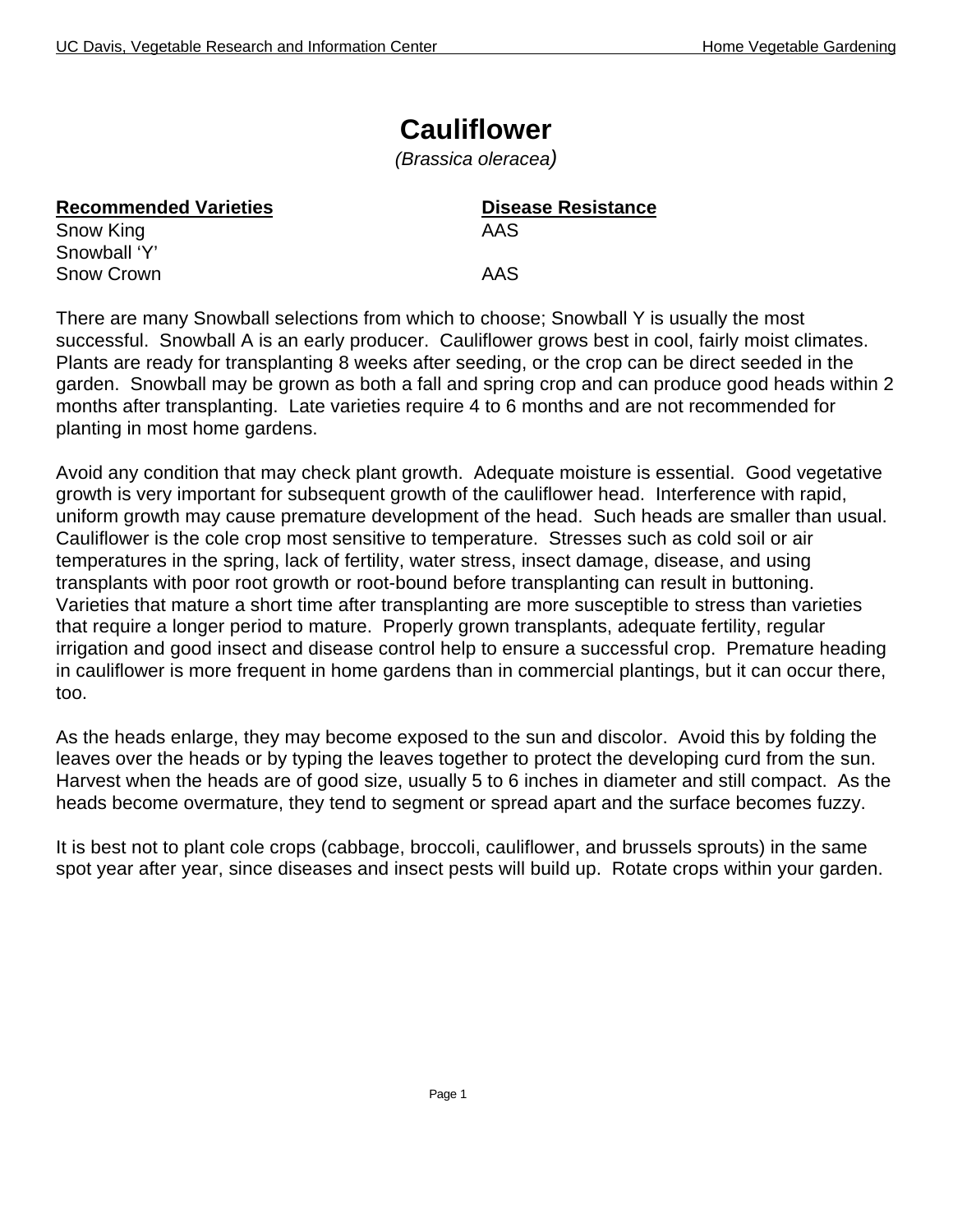#### **Nutritional Value of Cauliflower**

| Serving size:        | $1/2$ cup, raw   | <b>Primary Nutrients</b> |           | %RDA(m) | %RDA(f)           |
|----------------------|------------------|--------------------------|-----------|---------|-------------------|
| Calories             | 12               | Vitamin C                | 36 mg     | 60      | 60                |
| Fat                  | 0.1 g            | <b>Folic Acid</b>        | 33 mcg    | 17      | 18                |
| Calories from fat    | 4%               | Vitamin B6               | $0.12$ mg | 6       | 7.5               |
| Cholesterol          | 0                |                          |           |         |                   |
| Sodium               | 7 mg             |                          |           |         |                   |
| Protein              | 1.0 <sub>g</sub> |                          |           |         |                   |
| Carbohydrate         | 2.5 <sub>g</sub> |                          |           |         |                   |
| <b>Dietary Fiber</b> | 1.2 <sub>g</sub> |                          |           |         | % Min Requirement |
|                      |                  | Potassium                | 494 mg    |         | 25                |

## **Problem Diagnosis for Cauliflower**

| <b>What the Problem</b><br><b>Looks Like</b>                                            | <b>Probable Cause</b>                                         | <b>Comments</b>                                                                                              |
|-----------------------------------------------------------------------------------------|---------------------------------------------------------------|--------------------------------------------------------------------------------------------------------------|
| Head cracking. Leaves<br>may grow through head                                          | Excess nitrogen fertilizer                                    | Fertilize properly.                                                                                          |
|                                                                                         | Hot, dry weather                                              | Plant so crop develops in<br>mild of cool weather.<br>Do not let soil dry out.                               |
| Heads yellow or brown<br>instead of white.                                              | Sunburn                                                       | When head is 3 inches in<br>diameter, tie outer leaves<br>around head with twine.<br>Harvest in 4 to 7 days. |
| Poor heading                                                                            | Overcrowding                                                  | Thin plants early.                                                                                           |
|                                                                                         | Dry soil                                                      | Irrigate properly.                                                                                           |
|                                                                                         | Root rot                                                      | Rotate; remove old plant<br>debris.                                                                          |
| Irregular holes in leaves.<br><b>Chewed leaves, Small</b><br>seedling plants destroyed. | Caterpillars (cabbage<br>loopers, armyworms)<br>Snails, slugs | Bacillus thuringiensis is very<br>effective.                                                                 |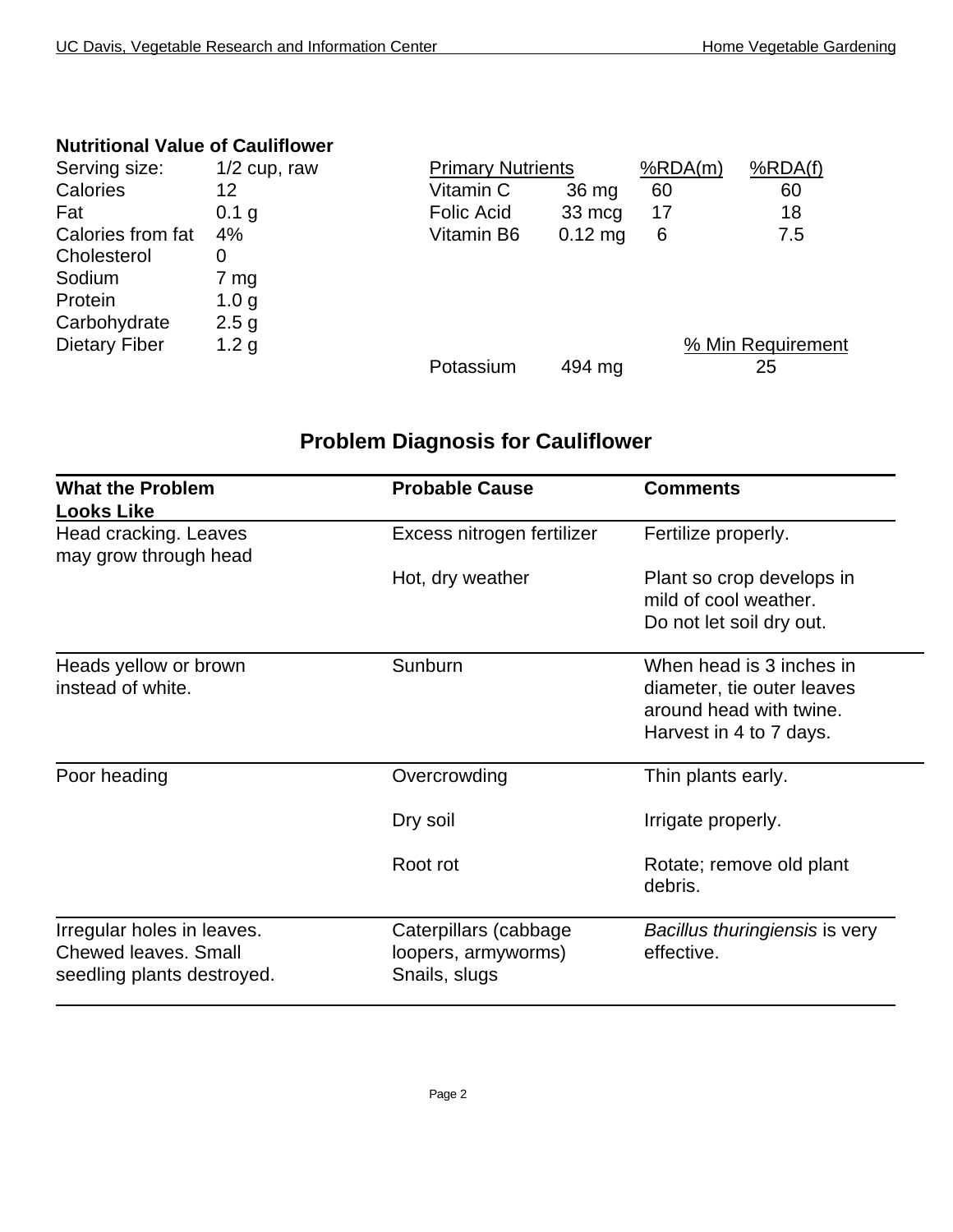$\overline{a}$ 

| <b>What the Problem</b>                                                                                                                        | <b>Probable Cause</b>                                        | <b>Comments</b>                                                                                                                                                                   |
|------------------------------------------------------------------------------------------------------------------------------------------------|--------------------------------------------------------------|-----------------------------------------------------------------------------------------------------------------------------------------------------------------------------------|
| <b>Looks Like</b>                                                                                                                              |                                                              |                                                                                                                                                                                   |
| Small holes in leaves<br>growing points in<br>young plants. Loose<br>cocoons about 1/3 inch<br>long on leaves.                                 | Diamond back moth<br>caterpillar                             | Bacillus thuringiensis is very<br>effective. Older plants<br>damaged. Destroy weeds<br>(mustard type) before<br>planting.                                                         |
| Deformed, curled leaves.<br>Colonies of gray-green<br>insects on leaves.<br>Sticky honeydew.                                                   | Aphids                                                       | Use insecticidal soap spray.<br>Control ants with sticky<br>barrier or insecticide<br>Encourage beneficials.                                                                      |
| Distorted leaves turning<br>brown. Witted plants.                                                                                              | Harlequin bug                                                | Insects suck fluids from plant<br>tissue. Handpick bugs and<br>egg masses. Remove old,<br>nonproductive cole crops --<br>wild radish, mustard -<br>since they're alternate hosts. |
| Tunnels through roots.<br>Plants fall to grow, may<br>wift, die. Feeding tunnels<br>in germinating seedlings,<br>which fail to produce plants. | Cabbage maggot                                               | Prevent infestation. No<br>practical control when<br>maggots occur on growing<br>crop. See Problem Diagnosis<br>for Cabbage.                                                      |
| Stunted, willed plants.<br>Leaves yellowish-colored.<br>Small, glistening white specks<br>on mots.                                             | Cyst nematode                                                | Rotate. Do not plant<br>cole crops on same site year<br>after year.                                                                                                               |
| Wilted plants. Swollen,<br>misshapen roots. Roots rot;<br>plant dies in later stages.                                                          | Clubroot Caused by the<br>fungus Plasmodiophora<br>brassicae | Common in acid soils.<br>Add lime if pH below 7.2.<br>Rotate for at least two years.                                                                                              |
| Irregular, yellowish areas on<br>upper leaf surface; grayish<br>powder on undersides.                                                          | Downy mildew                                                 | Improve air circulation.<br>Tolerate ft. Plant resistant<br>varieties.                                                                                                            |

#### **Problem Diagnosis for Cauliflower (continued)**